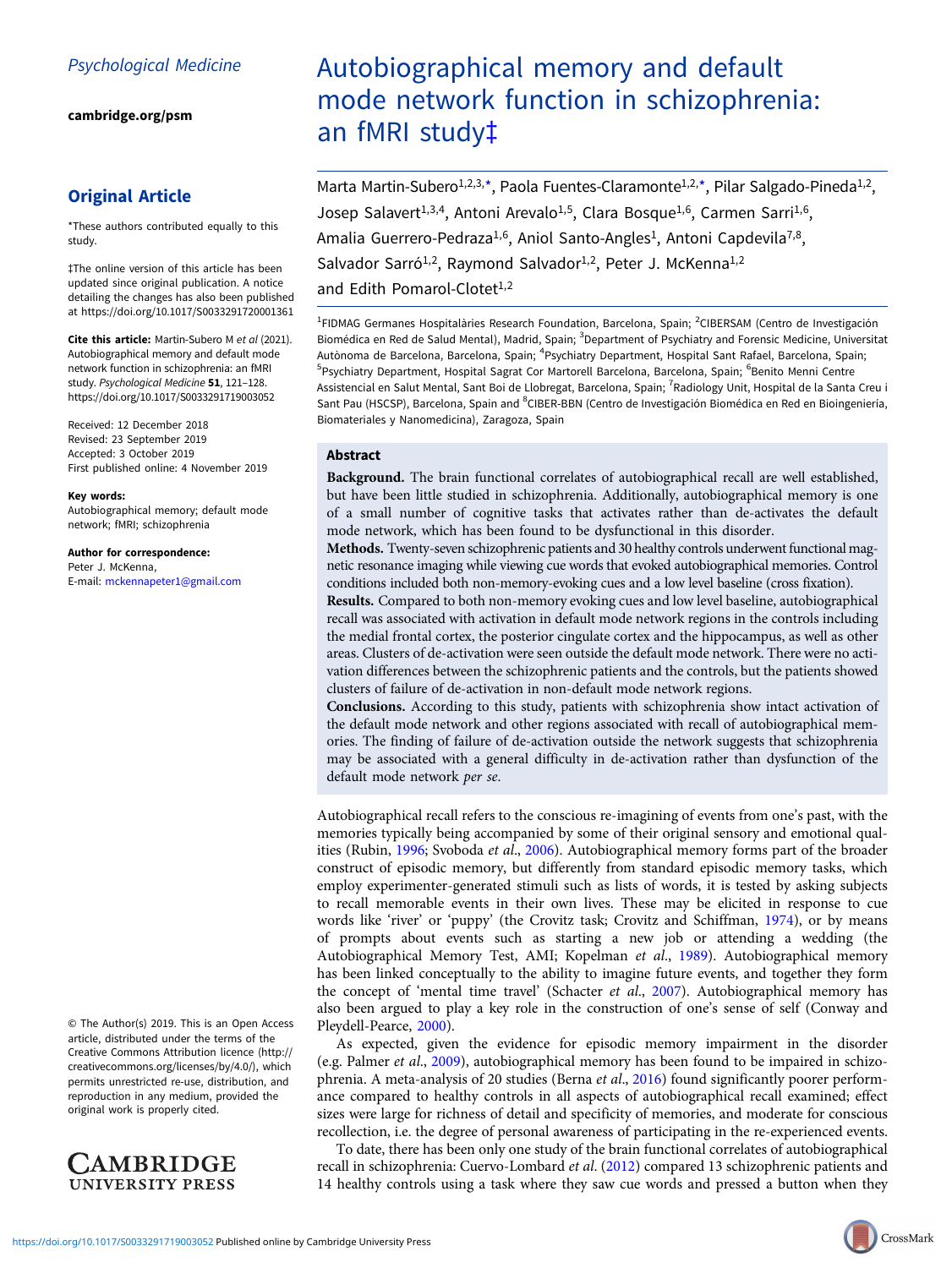recalled a personal event associated with them. The control task consisted of a button press in response to instructions to use either the middle or index finger to do this. Whole-brain functional magnetic resonance imaging (fMRI) with correction for multiple comparisons revealed no major clusters of significant difference between the groups in the cortex, but there were small clusters of reduced activation in the patients in the lateral ventral tegmental area, the right cerebellum and both caudate nuclei. Uncorrected comparisons within a mask comprising the areas activated by the patients and/or the controls, however, revealed additional areas of reduced activation in the patients in the medial frontal cortex, the precuneus, the left lateral prefrontal cortex, the left medial temporal lobe and the occipital cortex.

Autobiographical recall is also of interest from the functional imaging point of view because it has been found to activate the so-called default mode network (Buckner et al., [2008;](#page-6-0) Raichle, [2015\)](#page-7-0). This network consists of a set of brain regions that are normally active at rest but which de-activate during performance of a wide range of attention-demanding tasks. It includes prominently two midline areas, the medial prefrontal cortex and the posterior cingulate cortex/precuneus, as well as parts of the parietal and temporal lobe cortex and the hippocampus (Gusnard and Raichle, [2001](#page-7-0); Raichle et al., [2001](#page-7-0); Buckner et al., [2008](#page-6-0)). The small number of tasks that have been found to activate rather than de-activate the default mode network regions include imagining the future (Schacter et al., [2007](#page-7-0)), making judgements about oneself and others (van der Meer et al., [2010](#page-7-0); Murray et al., [2012](#page-7-0)), making moral judgements (Boccia et al., [2017\)](#page-6-0), engaging in theory of mind-type reasoning (Schurz et al., [2014\)](#page-7-0) and autobiographical memory. With respect to this last paradigm, Svoboda et al. ([2006](#page-7-0)) meta-analysed 24 positron-emission tomography (PET) and fMRI studies using autobiographical memory tasks and found pooled evidence of activations in the medial frontal cortex and the retrosplenial/ posterior cingulate cortex, i.e. the two midline cortical 'nodes' of the default mode network, as well as other regions including the dorsolateral prefrontal cortex (DLPFC), the ventrolateral prefrontal cortex, other lateral prefrontal regions, the medial and lateral temporal cortex, the temporoparietal junction and the cerebellum.

Default mode network dysfunction during performance of various cognitive tasks has been reported in schizophrenia since 2007. Two initial studies (Garrity et al., [2007;](#page-7-0) Harrison et al., [2007](#page-7-0)) found increased de-activation or a mixed pattern of increased activation and failure of de-activation, respectively. Since then, however, the almost invariable finding has been failure of de-activation, which is typically seen in the medial frontal cortex (Pomarol-Clotet et al., [2008](#page-7-0); Whitfield-Gabrieli et al., [2009;](#page-7-0) Mannell et al., [2010](#page-7-0); Salgado-Pineda et al., [2011](#page-7-0); Schneider et al., [2011;](#page-7-0) Dreher et al., [2012;](#page-6-0) Haatveit et al., [2016](#page-7-0)), although the posterior cingulate gyrus/precuneus has also sometimes been found to be affected (Salgado-Pineda et al., [2011](#page-7-0); Schneider et al., [2011\)](#page-7-0). There appear to be only two exceptions: using a visual working memory task with various levels of difficulty, Hahn et al. [\(2017](#page-7-0)) found that 21 schizophrenic patients and 16 controls showed no differences in de-activation across 13 regions of interest placed in the default mode network, and at the two hardest levels de-activation was significantly greater in the patients. In another study using a task requiring direction of attention to visual stimuli that either predicted or did not predict the location of a subsequent target, the same group (Hahn et al., [2016\)](#page-7-0) again found no differences in default mode network de-activation in 20 schizophrenic patients compared to 20 healthy controls (when the cue was predictive) or greater de-activation (when the cue was non-predictive).

Given the evidence for failure of default mode de-activation (and perhaps increased de-activation in some circumstances) in schizophrenia, how the network behaves during a task like autobiographical memory, which normally activates it, is clearly of some interest. In the current study, we examined both activations and de-activations associated with autobiographical recall in schizophrenia, using a larger sample of patients and controls than in Cuervo-Lombard et al.'s [\(2012\)](#page-6-0) study and employing whole-brain analysis with correction for multiple comparisons.

## **Methods**

#### **Subjects**

The patient sample consisted of 27 right-handed patients meeting DSM-IV criteria for schizophrenia, recruited from three psychiatric hospitals in Barcelona (Benito Menni CASM, Hospital Sagrat Cor de Martorell and Sant Rafael Hospital). The diagnosis was established using the Structured Clinical Interview for DSM Disorders (SCID) (First et al., [2002\)](#page-7-0). Patients were excluded if they (a) were younger than 18 or older than 65, (b) had a history of brain trauma or neurological disease or (c) had shown alcohol/ substance abuse/dependence within 12 months prior to participation. With respect to the last criterion, all participants were questioned about alcohol and drug use during the previous year, and we also excluded those who reported habitual use of cannabis. Social use of alcohol was permitted, as was non-habitual use of cannabis. All the patients were taking antipsychotic treatment (23 on atypical neuroleptics, one on typical neuroleptics and three on both).

The control sample consisted of 30 right-handed healthy individuals recruited from non-clinical staff working in the hospitals, their relatives and acquaintances, plus independent sources in the community. They met the same exclusion criteria as the patients and they were also interviewed using the SCID to exclude current and past psychiatric disorders. They were questioned and also excluded if they reported a history of treatment with psychotropic medication beyond non habitual use of night sedation.

The two groups were selected to be matched for age, sex and estimated IQ (premorbid IQ in the patients). This latter was measured using the Word Accentuation Test (Test de Acentuación de Palabras, TAP; Del Ser et al., [1997;](#page-6-0) Gomar et al., [2011](#page-7-0)). All patients were scanned when in a relatively stable condition.

All participants gave written informed consent. All the study procedures were approved by the local research ethics committee.

## Autobiographical memory task

The task used was based on the one developed by Oertel-Knochel et al. [\(2012\)](#page-7-0), which employed personalised cues that had previously been found to evoke autobiographical memories in the subjects. While they employed a control which involved completing a sentence with a semantically appropriate word, we changed this to one involving viewing of cues that had previously been found not to evoke autobiographical memories.

Before the fMRI session, each participant was administered the cue words from the Crovitz test (Crovitz and Schiffman, [1974](#page-6-0)) and the autobiographical prompt phrases from the AMI (Kopelman et al., [1989](#page-7-0)), in order to generate between four and six autobiographical memories for each of the time periods covering childhood, adolescence, adulthood and the preceding year. The stimuli chosen for the fMRI paradigm consisted of groups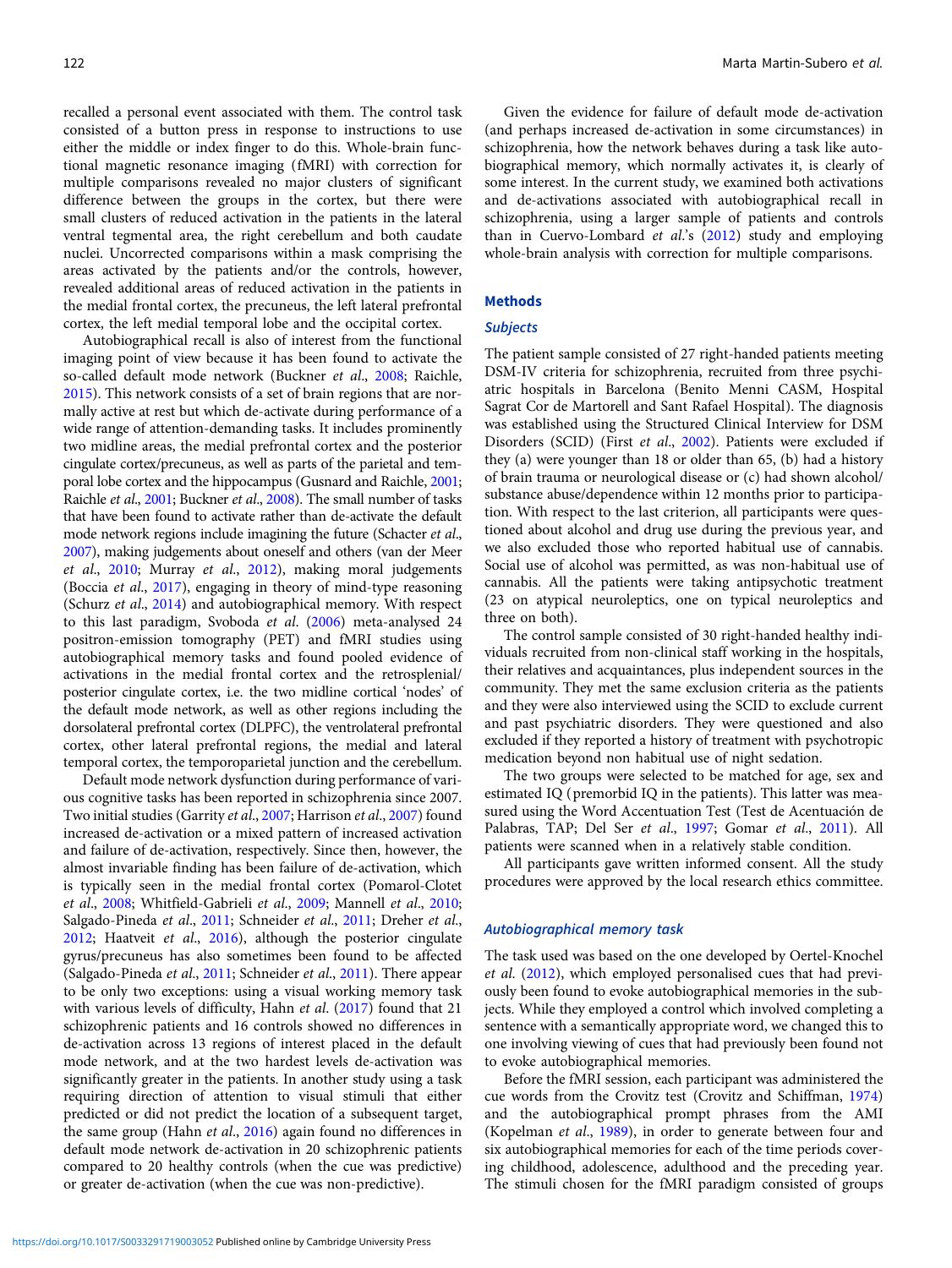of three words personalised for each participant. The first word in the group referred to one of the above four time periods, and the other two words were chosen on the basis that they had previously evoked autobiographical memories (e.g. childhood-grandmothercake; adult-car-robbery). All memories were required to have been given the maximum score of 3 in the AMI, indicating that they were clearly specified in time and place and descriptively rich. For the control conditions, we randomly selected groups of three words from the words that did not evoke autobiographical memories.

Ten blocks of non-memory-evoking stimuli were alternated with ten blocks of memory-evoking stimuli; all blocks lasted 20 s. Each block contained two cue sentences of the appropriate type. Subjects were instructed to recollect the memory previously evoked by the three word phrase, or in the case of the non-memory-evoking phrase, to read the phrase with no further requirements. A low level baseline condition was also employed, cross fixation. This was presented between blocks for 16 s.

At the end of the scanning session all participants were asked what they had been thinking about during each condition. Specifically, we asked if they could recollect the memories that they reported in the previous interview during the memory-evoking condition, and whether they were wide awake and focused during the session. Participants who responded negatively to either of these questions were excluded.

## Image acquisition

Images were acquired with a 3T Philips Achieva scanner (Philips Medical Systems, Best, The Netherlands). Functional data were acquired using a T2\*-weighted echo-planar imaging (EPI) sequence with the following acquisition parameters: TR = 2000 ms, TE = 30 ms, flip angle = 78°, in-plane resolution =  $3 \times 3$  mm,  $FOV = 240$  mm, slice thickness = 3 mm, inter-slice gap = 1 mm. The autobiographical memory task consisted of 360 volumes. Slices (32 per volume) were acquired with an interleaved order parallel to the AC-PC plane. Before the functional sequences, a high-resolution anatomical 3D volume was acquired using a Turbo Field Echo sequence for anatomical reference and inspection  $(TR = 8.15 \text{ ms}; TE = 3.73 \text{ ms}; flip angle = 8^\circ; voxel size = 0.9375 \times$ 0.9375 mm; slice thickness = 1 mm; slice number = 160;  $FOV = 240$  mm).

Any subjects with excessive head movement during the fMRI sequence, defined as an estimated maximum absolute movement >3.0 mm or an average absolute movement >0.3 mm, were excluded.

## Image preprocessing and analysis

Preprocessing and analysis was carried out with the FEAT module included in the FSL (FMRIB Software Library) software (Smith et al., [2004](#page-7-0)). The first 20 s, corresponding to signal stabilisation, were discarded. Preprocessing included motion correction (using the MCFLIRT algorithm) and co-registration and normalisation to a common stereotactic space (MNI template). Before group analyses, normalised images were spatially filtered with a Gaussian filter (FWHM = 5 mm).

Statistical analysis was performed by means of a general linear model (GLM). Two regressors of interest were defined at the single-subject level analysis (memory-evoking blocks and non-memory-evoking blocks) and the GLM was fitted to generate activation maps of each condition compared to baseline and the comparison between conditions. Group comparisons between patients and controls were performed within the FEAT module, with mixed-effects GLMs (Beckmann et al., [2006](#page-6-0)).

Statistical tests were carried out at the cluster level with a corrected p value of 0.05 using Gaussian random field methods. A threshold of  $z = 3.1$  was used to define the initial set of clusters.

## Contrasts used in the analysis

In order to examine autobiographical memory associated activations, the main contrast employed was that between cues that evoked and did not evoke autobiographical memories, something that should eliminate 'noise' due to aspects of performance common to both tasks.

For de-activations, we focused on the contrast between memory-evoking cues and the low level baseline. This was to avoid a methodological problem identified by Gusnard and Raichle [\(2001](#page-7-0)), that examination of relative changes between two active tasks will not necessarily reveal the true picture of activations and de-activations. Specifically, because fMRI analysis is subtractive, task-associated decreases in activation will be obtained not only when there is greater de-activation from baseline levels in the task of interest (in this case memory evoking cues) than in the control task (in this case non-memory-evoking cues), but also if there is greater activation from baseline levels in the control task than in the task of interest. It follows that de-activations can only be confidently identified with respect to a low level baseline.

### Results

## Demographic data

Age, sex and TAP-estimated IQ data for the patients and controls are shown in [Table 1.](#page-3-0) As can be seen, the two groups were matched on all three variables. None of the patients and two of the controls reported sporadic use of cannabis.

## fMRI findings: memory-evoking v. non-memory evoking cues

In this contrast the healthy controls showed a large cluster of greater activation to the memory-evoking cues than the non-memory-evoking cues in the medial frontal cortex extending to the orbitofrontal cortex and temporal poles bilaterally, as well as to the thalamus, the basal ganglia, the hippocampus and the parahippocampal cortex. This cluster also extended posteriorly to include a portion of the posterior cingulate cortex/precuneus and the calcarine cortex. Other clusters of activation included the left temporo-parietal junction (comprising the posterior portion of middle temporal cortex, the angular gyrus and the middle occipital cortex), the left middle temporal cortex, and the right angular gyrus (see [Fig. 1](#page-3-0), top panel, and online Supplementary Table S1).

The healthy controls also showed three clusters of increased activation to non-memory-evoking than to memory-evoking cues. These were in the occipital cortex bilaterally, the lateral parietal cortex bilaterally, more in the right hemisphere, the superior temporal cortex bilaterally and the right frontal polar cortex.

The schizophrenic patients [\(Fig. 1,](#page-3-0) middle panel) showed a broadly similar pattern of activation, although this appeared visually less extensive in the medial frontal cortex and subcortical regions. Unlike the controls, they showed no regions where there was relatively greater activation in response to non-memoryevoking cues.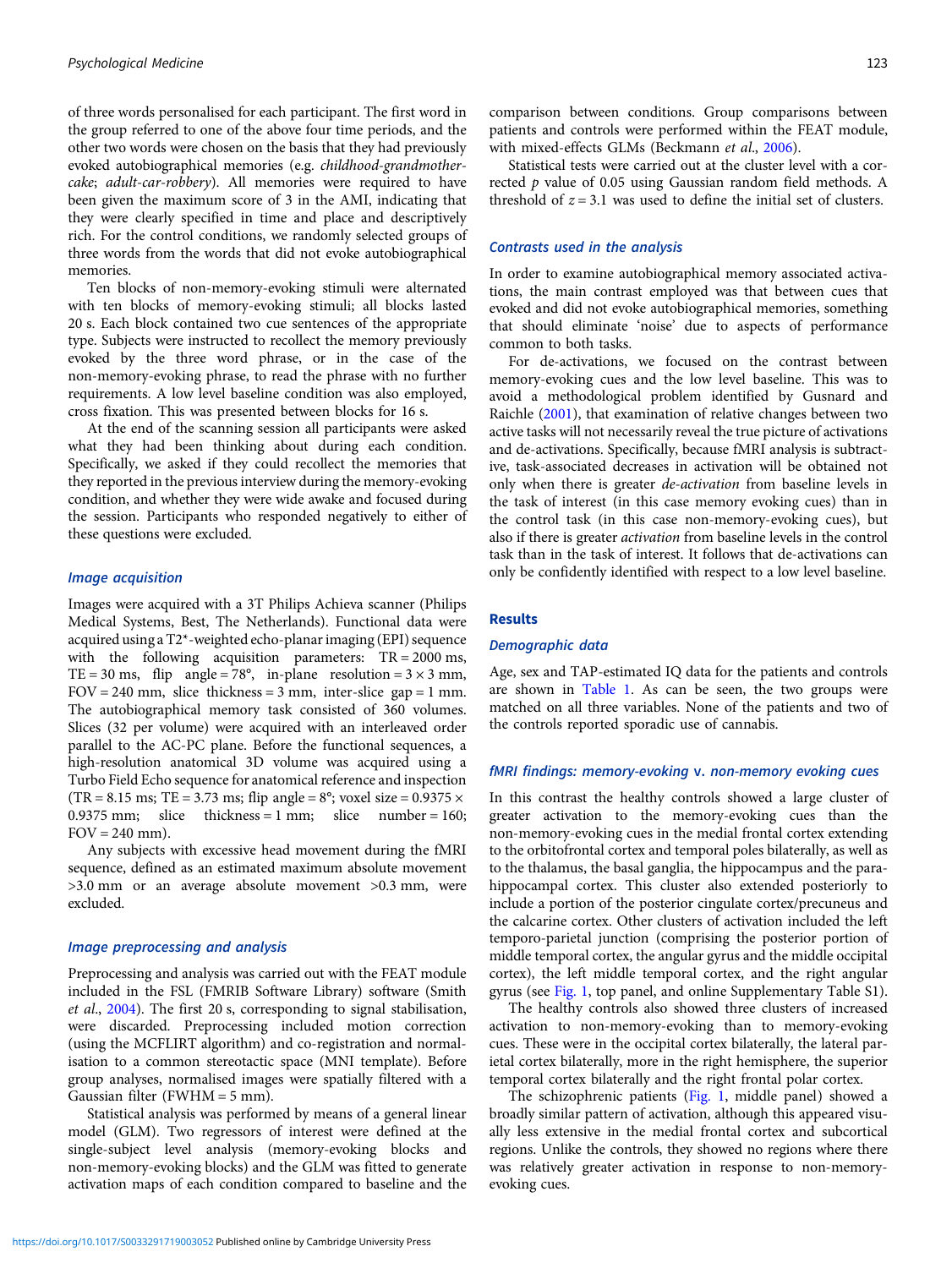#### <span id="page-3-0"></span>Table 1. Demographic data for the patients and controls

|                                                 | Healthy controls $(N = 30)$ | Schizophrenia patients $(N = 27)$ | <b>Differences</b> |
|-------------------------------------------------|-----------------------------|-----------------------------------|--------------------|
| Sex (M/F)                                       | 19/11                       | 17/10                             | $p = 0.98$         |
| Age                                             | 40.40 (11.23)               | 40.15 (8.75)                      | $p = 0.93$         |
| Premorbid IQ                                    | 103.70 (6.38)               | 100.23 (10.90)                    | $p = 0.16$         |
| No. reporting social alcohol use                | 14                          |                                   |                    |
| No. reporting non-habitual cannabis use         |                             | $\Omega$                          |                    |
| Antipsychotic dose (chlorpromazine equivalents) | $\overline{\phantom{a}}$    | 495.41 (459.01)                   |                    |

Values for age and premorbid IQ are means (sp)



Fig. 1. Areas of significant differences between the autobiographical memory-evoking and non-evoking cue conditions for the healthy subjects (a) and the schizophrenic patients (b). Warm colours represent autobiographical recall > non-memory-evoking cues, cold colours represent non-memory-evoking cues > autobiographical recall. Bottom row (c) shows areas of significant differences between the patients and controls in this contrast. Colour bars depict Z values. Images are displayed in neurological convention (right is right).

Significant group differences (Fig. 1, bottom panel) were observed in four relatively small clusters: the right lingual gyrus [294 voxels, peak activation at BA 19, MNI (26, −54, −4), z score = 4.52,  $p = 0.003$ , the right cuneus [279 voxels, peak activation at BA 18, MNI (6, -90, 26), z score = 3.86,  $p = 0.004$ , the left middle temporal cortex [263 voxels, peak activation at BA 21, MNI  $(-68, -10, -2)$ , z score = 4.48,  $p = 0.006$ ] and the right angular gyrus [199 voxels, peak activation at BA 40, MNI (54, −52, 38), z score = 4.03,  $p = 0.02$ ]. As can be seen from Fig. 1, these clusters of significant difference were all in regions where the healthy controls showed greater activation to non-memory-evoking cues than to memory-evoking cues. Box plots of mean activations within these four clusters are shown in online Supplementary

Fig. S1. This confirmed that they all represented regions of relatively greater activation in the patients.

To investigate the possible influence of antipsychotic treatment on the above findings, the within-group analysis for the schizophrenic patients was repeated adding medication dose (in chlorpromazine equivalents) as a covariate. The findings in this group remained closely similar (see online Supplementary Material, Fig. S2A).

## fMRI findings: memory-evoking cues v. low level baseline

Compared to cross fixation, the healthy controls showed a similar but more extensive pattern of activation than in the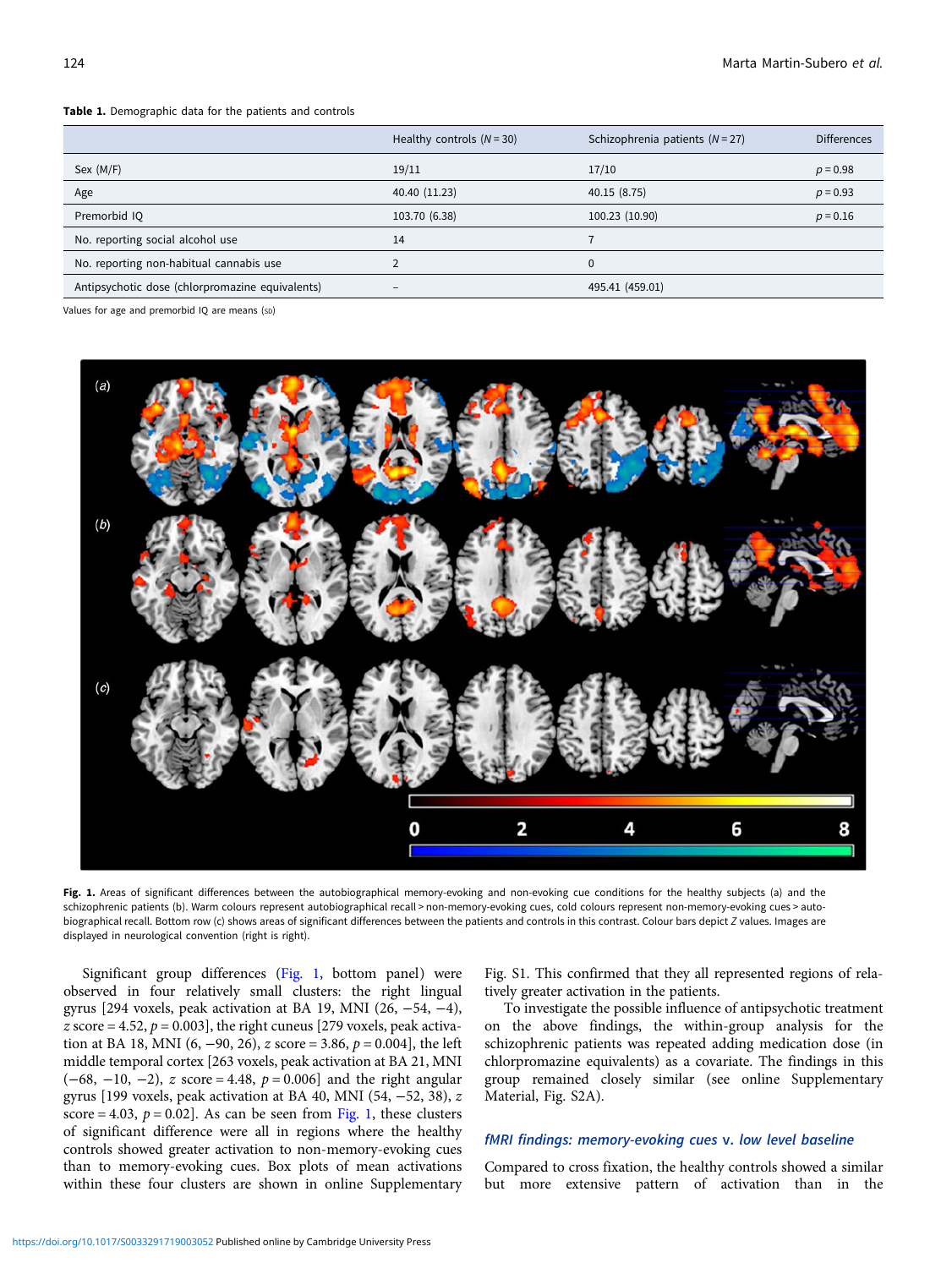Psychological Medicine 125



Fig. 2. Activation map for the autobiographical memory-evoking cues v. fixation condition in the healthy subjects (a) and the schizophrenic patients (b). Warm colours represent autobiographical cues > baseline. Cold colours represent baseline > autobiographical cues. The third panel (c) shows areas of significant differences between the patients and the controls in this contrast. Colour bars depict Z values. Images are displayed in neurological convention (right is right).

autobiographical memory-evoking v. non-evoking cue contrast. A large cluster encompassed the posterior cingulate cortex and precuneus, the left angular gyrus, the middle temporal cortex bilaterally, parts of the lateral prefrontal cortex and anterior insula bilaterally and the medial prefrontal cortex, and also extended to the occipital cortex, the hippocampus and parahippocampus, the thalamus, the basal ganglia and the cerebellum. A second cluster covered the posterior portion of the right middle temporal cortex and right angular gyrus. The third cluster of activation was located in the precuneus. The findings are shown in Fig. 2, top panel; further details are given in online Supplementary Table S2.

As can also be seen in Fig. 2, the healthy controls also showed clusters of de-activation compared to cross fixation. There were bilateral clusters in the superior temporal gyrus extending to the postcentral gyrus; the cluster on the right also extended to the superior parietal cortex and parts of the posterior cingulate cortex and precuneus. Two more bilateral clusters were seen in the inferior temporal cortex extending to the lateral occipital cortex. A fifth cluster was in the left superior parietal cortex.

The patients showed a broadly similar pattern of activation to the healthy controls, with large clusters in the medial prefrontal cortex and the posterior cingulate cortex/precuneus, hippocampus and parahippocampus, as well as in the lateral prefrontal cortex bilaterally, the left temporal and parietal cortex and parts of the occipital cortex bilaterally. However, they showed no clusters of de-activation (see Fig. 2, middle panel, and online Supplementary Table S2). As in the contrast between memory-evoking and

non-evoking cues, repeating the within-group analysis for the schizophrenic patients adding medication dose (in chlorpromazine equivalents) as a covariate made little difference to the findings (see Supplementary Material, Fig. S2B).

There were no regions where the patients showed less activation compared to cross fixation than the controls (Fig. 2, bottom panel). However, the patients showed greater activation than the controls in seven clusters: the largest was in the right parietal cortex [1336 voxels, peak activation at BA 40, MNI (38, −44, 50), z score = 4.86,  $p < 0.001$ ]; a roughly symmetrical but smaller cluster was in the left parietal cortex [563 voxels, peak activation at BA 40, MNI (−42, −46, 52), z score = 4.39, p < 0.001]; other clusters were in the postcentral gyrus [324 voxels, peak activation at BA 48, MNI (−64, −18, 22), z score = 4.08, p < 0.001]; the left middle temporal cortex [255 voxels, peak activation at BA 22, MNI (−62, −12, −2), z score = 5.01, p = 0.00329]; the left inferior temporal cortex [191 voxels, peak activation at BA 37, MNI  $(-48, -56, -8)$ , z score = 4.58,  $p = 0.0145$ ; the left superior occipital cortex [163 voxels, peak activation at BA 19, MNI  $(-20, -74, 40)$ , z score = 4.22,  $p = 0.029$ ; and the insula [148 voxels, peak activation at BA 48, MNI (−36, −20, 12), z score = 4.56,  $p = 0.0426$ .

Box plots of the mean activations within these seven clusters confirmed that in six cases they represented failure of de-activation in the schizophrenic patients (see Supplementary Fig. S3). The seventh cluster (in the superior occipital cortex) was in a region where the controls showed no significant activation or de-activation.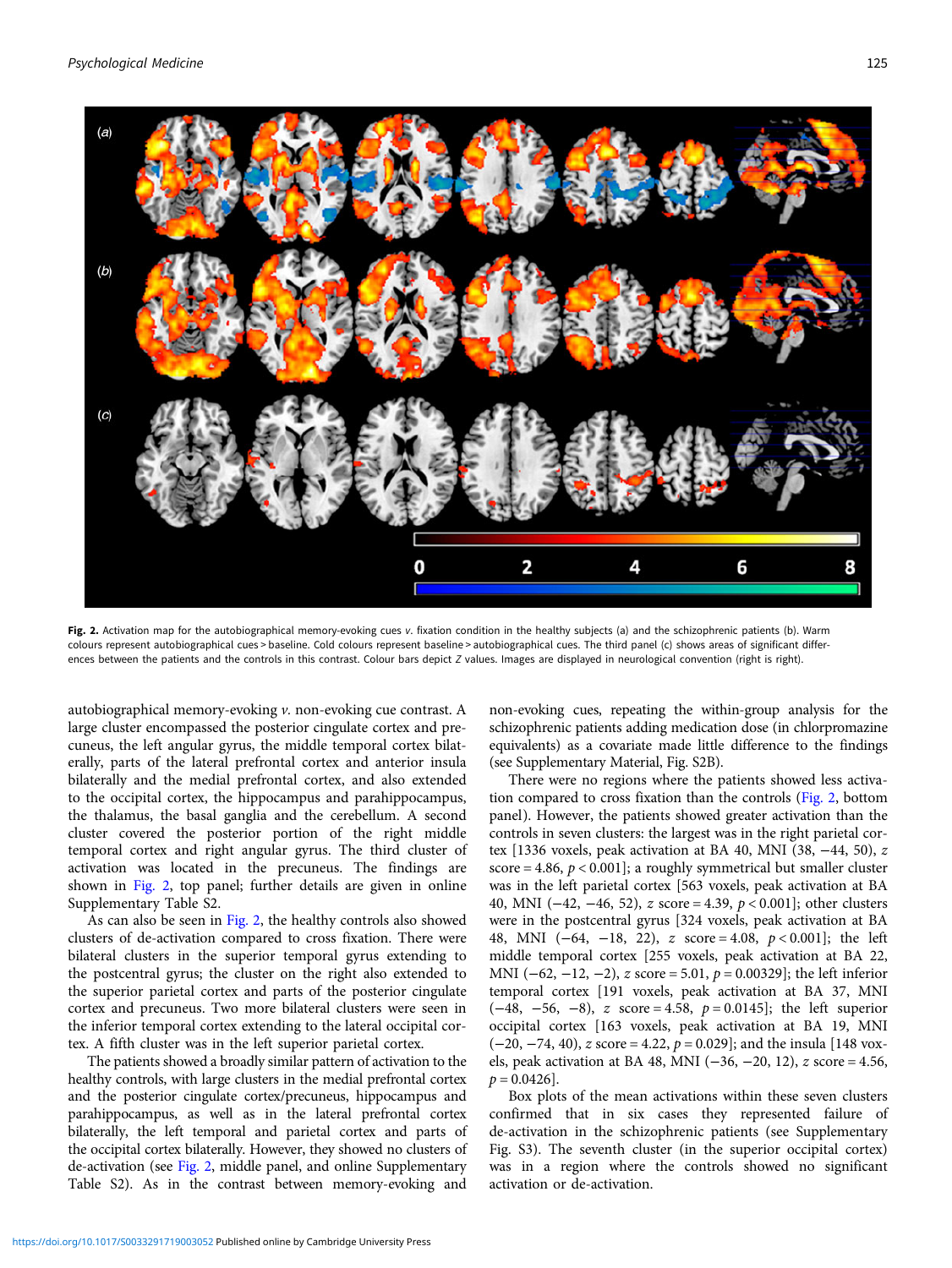#### **Discussion**

This study examined the brain functional correlates of autobiographical recall in schizophrenia, comparing it to two control tasks, viewing of non-memory evoking cues and cross fixation. Under both conditions the healthy controls showed activation within the territory of the default mode network, particularly in its two midline cortical regions. The patients did not differ significantly from the healthy controls in the degree of activation in these regions. However, they did show evidence of changes, which took the form mainly of failure of de-activation, in regions outside the default mode network.

The healthy controls in our study showed a pattern of autobiographical memory associated activations that was reasonably consistent with that found by Svoboda et al. [\(2006](#page-7-0)) in their meta-analysis of 24 studies. The most important difference was that, whereas Svoboda et al. [\(2006](#page-7-0)) found evidence of lateral frontal activation during task performance, in our study this was only seen under the memory cue evoking condition  $v$ . low level baseline (cross fixation), and not in the memory cue evoking v. non-evoking contrast. One possible explanation for this difference might be that the participants actively engaged in search (i.e. executive) strategies during both the active conditions, before either locating or failing to locate a relevant autobiographical memory. Some support for this explanation comes from a study of healthy subjects by Cabeza et al. [\(2004\)](#page-6-0) which, as in our study, contrasted cues designed to both elicit and not elicit autobiographical memories (in this case, photographs of a university campus taken by the subject him-or herself or by others). Both conditions were found to activate the dorsolateral and ventrolateral prefrontal cortex compared to cross fixation, with no differences being found between the two active conditions.

Our findings in schizophrenic patients differ markedly from those of the only other study to date, that of Cuervo-Lombard et al. [\(2012](#page-6-0)). These authors found reduced activation in the patients in the medial frontal cortex and the precuneus, and also in the left lateral prefrontal cortex, the left medial temporal lobe and other areas, whereas we found no evidence of reduced activation in any region. However, there is an obvious potential explanation for this discrepancy: as noted in the introduction, Cuervo-Lombard et al.'s ([2012\)](#page-6-0) findings of reduced cortical activation in the schizophrenic patients were only obtained when a masked analysis using an uncorrected threshold was employed; whole brain corrected analysis revealed differences between the patients and the controls only in small clusters located in non-cortical regions.

Nevertheless, the schizophrenic patients in our study did show evidence of brain functional abnormality at the whole-brain corrected level. Clusters of significant difference were seen in both the memory-evoking  $v$ . non-memory evoking cues and in the memory-evoking cues  $v$ . low level contrasts, which took the form of relatively greater activation in both cases. As pointed out by Gusnard and Raichle ([2001,](#page-7-0) see Methods), the interpretation of relative changes between two active tasks can be difficult, but the findings in the contrast between autobiographical memory-evoking cues and low-level baseline were clear: they represented failure of de-activation in the patients in six of the seven clusters of significant difference that emerged (the pattern in the seventh cluster, in the superior occipital cortex, was one of activation in a region where the controls showed neither activation nor de-activation). All these seven clusters were outside the regions usually considered to form part of the default mode

network as identified by de-activations in studies using attentiondemanding tasks (Buckner *et al.*, [2008\)](#page-6-0) or based on resting state connectivity (Yeo et al., [2011](#page-7-0)).

The obvious interpretation of this finding is that schizophrenic patients show failure of de-activation outside the default mode network during performance of a task that normally activates it. Clearly, however, such an interpretation depends on to what extent autobiographical recall can be considered to be normally associated with a pattern of non-default mode network de-activation. Unfortunately, this question is difficult to answer, as most studies of autobiographical recall in healthy subjects have not reported de-activations. Four early studies of autobiographical recall using PET noted both task related activations (i.e. recall > rest) and de-activations (i.e. rest > recall) (Andreasen et al., [1995;](#page-6-0) Fink et al., [1996;](#page-6-0) Gemar et al., [1996](#page-7-0); Andreasen et al.,  $1999$ ), but the sample sizes were mostly small  $(7-19$  subjects) in these studies and the areas of de-activation varied widely. Only two fMRI studies appear to have reported de-activations. Ino et al. [\(2011\)](#page-7-0) examined 21 healthy subjects and found greater activation under a 'no thinking' condition than during autobiographical recall in the temporal poles, orbitofrontal cortex, posterior insula, and portions of the bilateral middle/superior temporal, inferior parietal, and occipital cortex. De-activation was also observed in the mid-cingulate cortex and precuneus, extending into the superior parietal cortex. Bado et al. [\(2014](#page-6-0)) examined 18 healthy subjects and found greater activation during a 'relax and stay awake' condition than during recall of both emotional and neutral autobiographical memories in the subgenual anterior cingulate cortex, the ventral striatum and the hypothalamus/septal area, and additionally in the inferior parietal lobe bilaterally during recall of emotional memories. Collectively, these findings support the idea that autobiographical recall is associated with de-activations, and there are hints of an overlap with the findings from our own group of healthy controls.

The only other relevant data come from a study by DuPre et al. ([2016\)](#page-6-0) in which 31 healthy adults viewed emotional pictures and engaged in autobiographical recall, prospection or theory of mind reasoning based on their content. Data from this study are publicly available at NeuroVault ([https://neurovault.org/collections/](https://neurovault.org/collections/1866/) [1866/\)](https://neurovault.org/collections/1866/). Contrasting self-generated thought (i.e. combining all three task conditions) to a baseline consisting of viewing a scrambled image followed by a button press, clusters of de-activation were seen in the parietal and temporal regions not dissimilar to those we observed in our study, as well as in the occipital cortex.

If replicated, the current study's finding of intact default mode activation but failure of de-activation outside the default mode network in schizophrenia would appear to have two main implications for the pathophysiology of the disorder. The first is that, rather than there being dysfunction of the default mode network specifically in schizophrenia, it may be that there is a more general problem with de-activation, which manifests itself in different regions (i.e. within or outside the default mode network) depending on the task used. Just such a proposal has recently been made by Allen et al. [\(2019](#page-6-0)), who argue that instead of schizophrenia being associated with 'static' dysfunctions in the prefrontal cortex and the default mode network, in reality the underlying brain dysfunction involves the dynamic balance between the 'task positive' networks (one of which is the fronto-parietal, executive or cognitive control network) and the 'task negative' or default mode network with which they are normally anticorrelated (Fox et al., [2005\)](#page-7-0). Allen et al. ([2019](#page-6-0)) go on to relate such a dysfunction to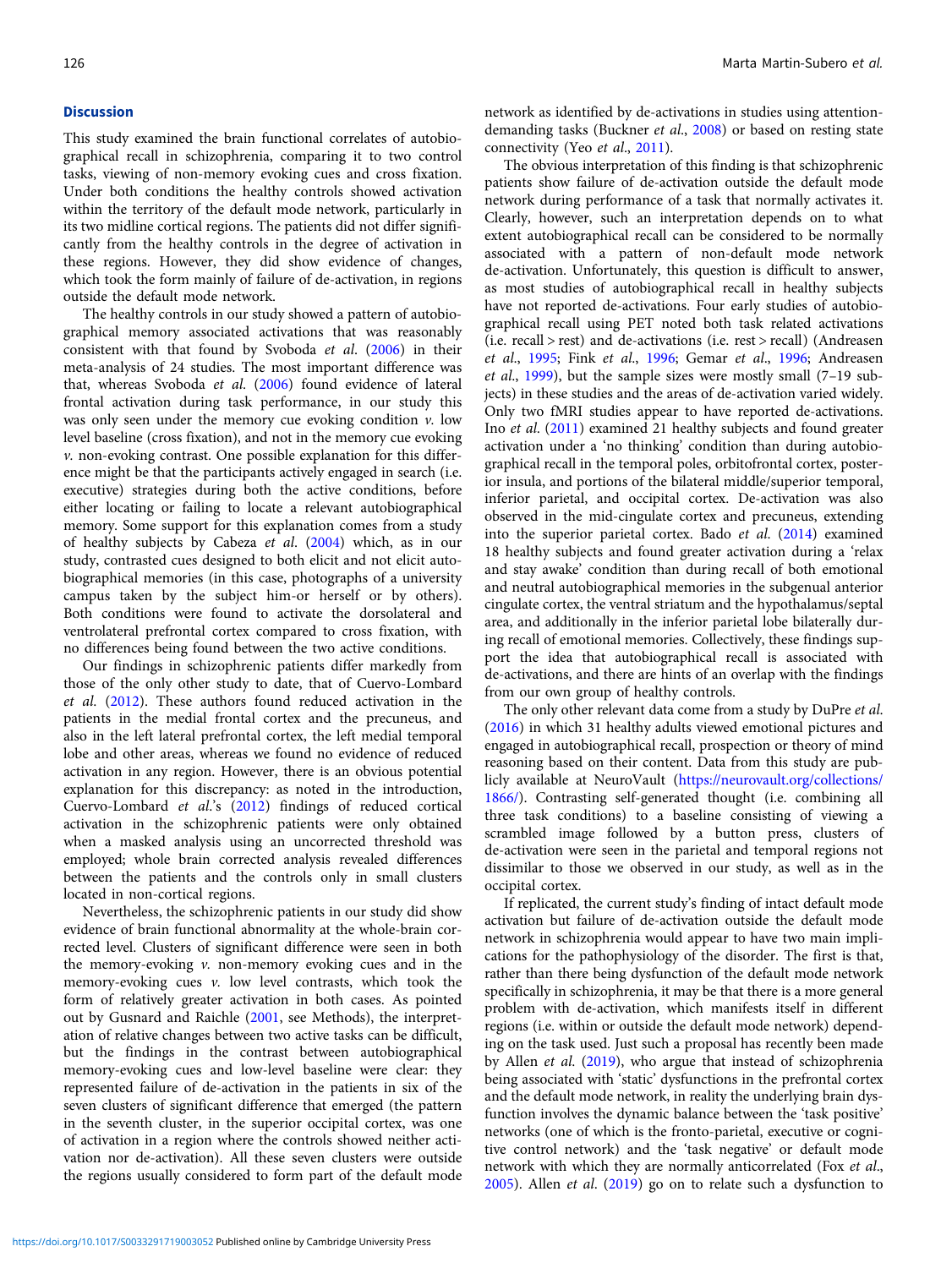<span id="page-6-0"></span>a change in the balance between the main excitatory and inhibitory transmitters in the brain, glutamate and GABA, although the evidence for dysfunction in the latter of these transmitter systems in schizophrenia is currently slender.

Second, the current study's findings bear on of the issue of how far default mode network dysfunction might underlie the cognitive impairment seen in schizophrenia. Anticevic et al. (2012) reviewed evidence on the relationship between default mode network activity and cognitive function in healthy subjects, noting that lower default mode network activity has been found to be associated with better performance across a number of cognitive tasks, and that higher levels of activity are correlated with lapses of attention. Based on this they suggested that the relevance of default mode network de-activation to cognition in schizophrenia warranted further investigation. So far, however, this investigation has been extremely limited. In what appears to be the only study to directly address this question, Ortiz-Gil et al. ([2011](#page-7-0)) examined 18 cognitively impaired and 19 (relatively) cognitively preserved schizophrenic patients during performance of the n-back working memory task. They found that while the cognitively impaired patients showed hypoactivation compared to the cognitively preserved patients in the DLPFC and other regions, no differences in de-activation between the two groups were seen, even though the group of patients as a whole showed the expected failure of de-activation in the medial frontal cortex. The current study's finding of intact activation during autobiographical recall in schizophrenia adds a further, if currently not entirely clear, dimension to this debate.

In conclusion, the current study finds no evidence of altered default mode network function in schizophrenia during performance of a task which normally activates it, autobiographical recall. This finding needs to be viewed in the context of (a) conflicting findings in the only other study to use such a task in schizophrenia; and (b) the current lack of certainty that autobiographical recall is associated with de-activation outside the default mode network in healthy subjects. Further studies using not only autobiographical memory but perhaps also other tasks that activate the default mode network and, crucially, employing a low-level baseline in order to examine de-activations, would therefore be desirable. Some limitations need to be acknowledged. The sample sizes we employed were relatively small, and it is possible that activation differences between schizophrenic patients and controls may have emerged if these were larger. The schizophrenic patients were taking antipsychotic medication, and this potential confounding factor is not easy to fully address in a study making comparisons with healthy subjects. We did not measure autobiographical memory performance in the patients and so there is an unanswered question about whether and to what extent task related activations (and de-activations) were influenced by poor task performance.

Supplementary material. The supplementary material for this article can be found at [https://doi.org/10.1017/S0033291719003052.](https://doi.org/10.1017/S0033291719003052)

Financial support. This work was supported by CIBERSAM and the Catalonian Government (2017 SGR 1271 and 2017 SGR 1265). Also by a grant from the Ministerio de Ciencia, Innovación y Universidades: Juan de la Cierva-formación contract (FJCI-2015-25278 to PF-C) and a Research Project Grant (FFI2016-77647-C2-2-P to PS-P). And by the Instituto de Salud Carlos III, co-funded by European Union (ERDF/ESF, 'Investing in your future'): Miguel Servet Research contract (MSII16/00018 to EP-C), Rio Hortega contract (CM15/00024 to MM-S), and Research Project Grants (PI18/00877 to RS, PI18/00880 to PM).

Conflict of interest. All authors declare that they have no conflicts of interest.

## References

- Allen P, Sommer IE, Jardri R, Eysenck MW and Hugdahl K (2019) Extrinsic and default mode networks in psychiatric conditions: relationship to excitatory-inhibitory transmitter balance and early trauma. Neuroscience and Biobehavioral Reviews 99, 90–100.
- Andreasen NC, O'Leary DS, Cizadlo T, Arndt S, Rezai K, Watkins GL, Ponto LL and Hichwa RD (1995) Remembering the past: two facets of episodic memory explored with positron emission tomography. American Journal of Psychiatry 152, 1576–1585.
- Andreasen NC, O'Leary DS, Paradiso S, Cizadlo T, Arndt S, Watkins GL, Ponto LL and Hichwa RD (1999) The cerebellum plays a role in conscious episodic memory retrieval. Human Brain Mapping 8, 226–234.
- Anticevic A, Cole MW, Murray JD, Corlett PR, Wang XJ and Krystal JH (2012) The role of default network deactivation in cognition and disease. Trends in Cognitive Science 16, 584–592.
- Bado P, Engel A, de Oliveira-Souza R, Bramati IE, Paiva FF, Basilio R, Sato JR, Tovar-Moll F and Moll J (2014) Functional dissociation of ventral frontal and dorsomedial default mode network components during resting state and emotional autobiographical recall. Human Brain Mapping 35, 3302–3313.
- Beckmann CF, Jenkinson M, Woolrich MW, Behrens TE, Flitney DE, Devlin JT and Smith SM (2006) Applying FSL to the FIAC data: modelbased and model-free analysis of voice and sentence repetition priming. Human Brain Mapping 27, 380–391.
- Berna F, Potheegadoo J, Aouadi I, Ricarte JJ, Alle MC, Coutelle R, Boyer L, Cuervo-Lombard CV and Danion JM (2016) A meta-analysis of autobiographical memory studies in schizophrenia spectrum disorder. Schizophrenia Bulletin 42, 56–66.
- Boccia M, Dacquino C, Piccardi L, Cordellieri P, Guariglia C, Ferlazzo F, Ferracuti S and Giannini AM (2017) Neural foundation of human moral reasoning: an ALE meta-analysis about the role of personal perspective. Brain Imaging and Behavior 11, 278–292.
- Buckner RL, Andrews-Hanna JR and Schacter DL (2008) The brain's default network: anatomy, function, and relevance to disease. Annals of the New York Academy of Sciences 1124, 1–38.
- Cabeza R, Prince SE, Daselaar SM, Greenberg DL, Budde M, Dolcos F, LaBar KS and Rubin DC (2004) Brain activity during episodic retrieval of autobiographical and laboratory events: an fMRI study using a novel photo paradigm. Journal of Cognitive Neuroscience 16, 1583–1594.
- Conway MA and Pleydell-Pearce CW (2000) The construction of autobiographical memories in the self-memory system. Psychological Review 107, 261–288.
- Crovitz HF and Schiffman H (1974) Frequency of episodic memories as a function of their age. Bulletin of the Psychonomic Society 4, 517–518.
- Cuervo-Lombard C, Lemogne C, Gierski F, Bera-Potelle C, Tran E, Portefaix C, Kaladjian A, Pierot L and Limosin F (2012) Neural basis of autobiographical memory retrieval in schizophrenia. British Journal of Psychiatry 201, 473–480.
- Del Ser T, Gonzalez-Montalvo JI, Martinez-Espinosa S, Delgado-Villapalos C and Bermejo F (1997) Estimation of premorbid intelligence in Spanish people with the word accentuation test and its application to the diagnosis of dementia. Brain and Cognition 33, 343–356.
- Dreher JC, Koch P, Kohn P, Apud J, Weinberger DR and Berman KF (2012) Common and differential pathophysiological features accompany comparable cognitive impairments in medication-free patients with schizophrenia and in healthy aging subjects. Biological Psychiatry 71, 890–897.
- DuPre E, Luh WM and Spreng RN (2016) Multi-echo fMRI replication sample of autobiographical memory, prospection and theory of mind reasoning tasks. Scientific Data 3, 160116.
- Fink GR, Markowitsch HJ, Reinkemeier M, Bruckbauer T, Kessler J and Heiss WD (1996) Cerebral representation of one's own past: neural networks involved in autobiographical memory. Journal of Neuroscience 16, 4275–4282.